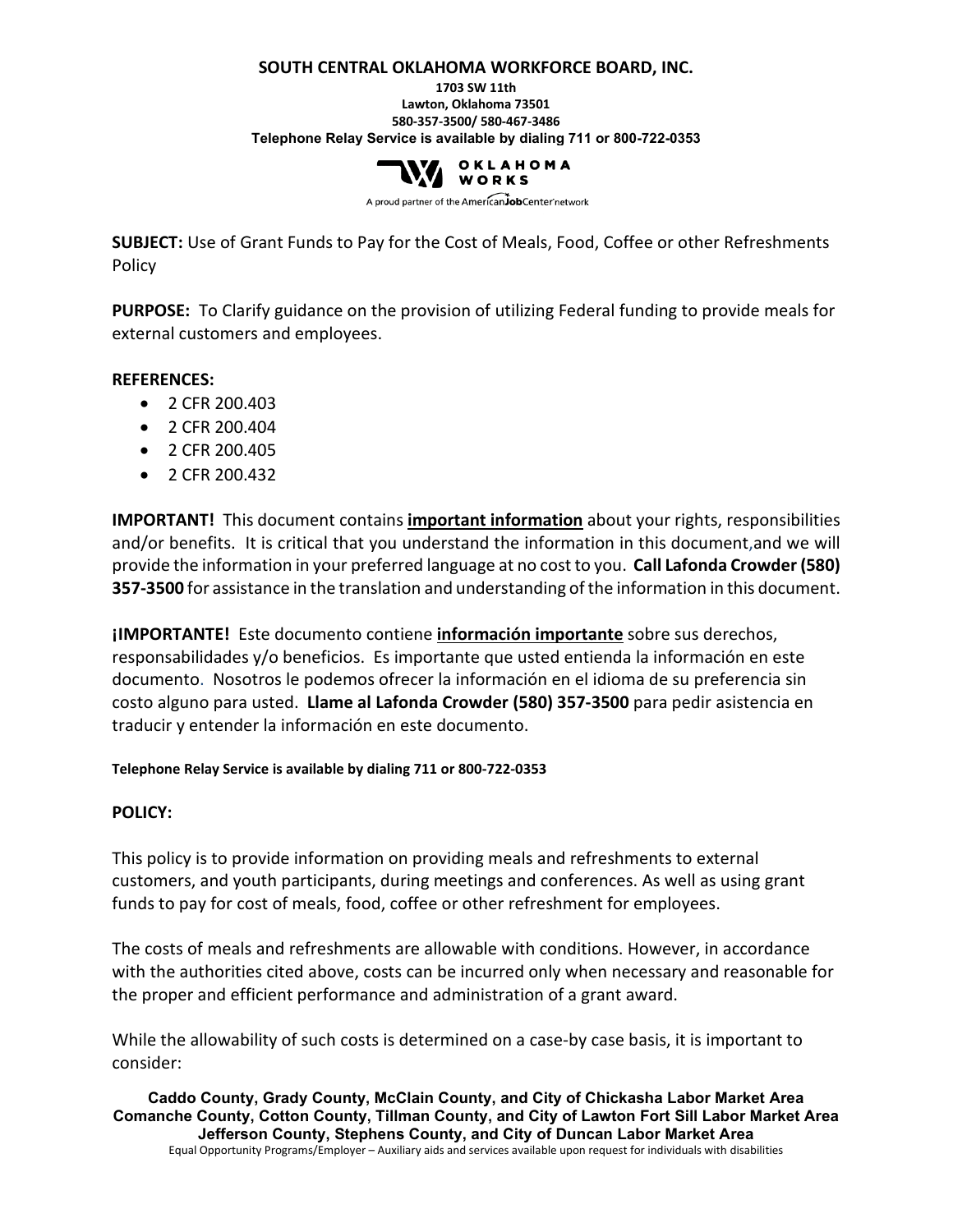- The reasonableness of the aggregate costs to demonstrate that Boards have acted with due prudence in circumstances, considering their responsibilities to the government unit, its employees, the public at large, and state or Federal Government and;
- aggregate costs periodically-e.g., over a 12-month period-to identify needed changes to the policies in order to avoid incurring individual and aggregate costs that appear excessive or lavish.

Examples of when a reasonable need arises to incur such costs include, but are not limited to, the following:

- An all-day meeting will not cover all necessary technical information unless technical information is also provided during a time when a meal would normally be consumed;
- technical information needs to be provided on a date when the only time that attendees are available to attend the meeting is during a mealtime;
- it is necessary to hold the event or provide the technical information during a time when a meal would normally be consumed, and attendance would be diminished because attendees would forego the event or technical assistance for their meal; or
- disruption of scheduled events (e.g., whether attendees would be likely to return-or their absence would cause significant delays-if required to leave the event to obtain a meal or refreshments).

The use of Federal funding to pay for meals, food, coffee or other refreshments (hereafter referred to as "meals") consumed by employees is prohibited except as described below.

- When an employee is in a travel status, the cost of meals is limited to such costs that are allowable by the grantee's official travel policies, or, in the absence of an official travel policy on the issue, the Federal Travel Regulations (FTRs) apply. The FTRs provide for a per diem or an actual expense system to underwrite the cost of meals consumed by employees when in a travel status. The FTRs permits such payments only when an employee is in travel status overnight. An exception to the overnight requirement is provided when travel during the course of a day exceeds 12 hours and is authorized in advance.
- Such costs may be charged on an actual cost basis, on a per diem or mileage basis in lieu of actual costs incurred, or on a combination of the two, provided the method used is applied to an entire trip and not to selected days of the trip, and results in charges consistent with those normally allowed in like circumstances in the [institution's] nonfederally-sponsored activities.
- Allowable costs of meals incidental to the cost of meetings and conferences where the primary purpose is the dissemination of technical information.
- Costs of meals incidental to the cost of meetings and conferences are allowable when the grantee incurs such costs in the process of conducting meetings or conferences with external customers and other professional colleagues outside of the entity's

**Caddo County, Grady County, McClain County, and City of Chickasha Labor Market Area Comanche County, Cotton County, Tillman County, and City of Lawton Fort Sill Labor Market Area Jefferson County, Stephens County, and City of Duncan Labor Market Area** Equal Opportunity Programs/Employer – Auxiliary aids and services available upon request for individuals with disabilities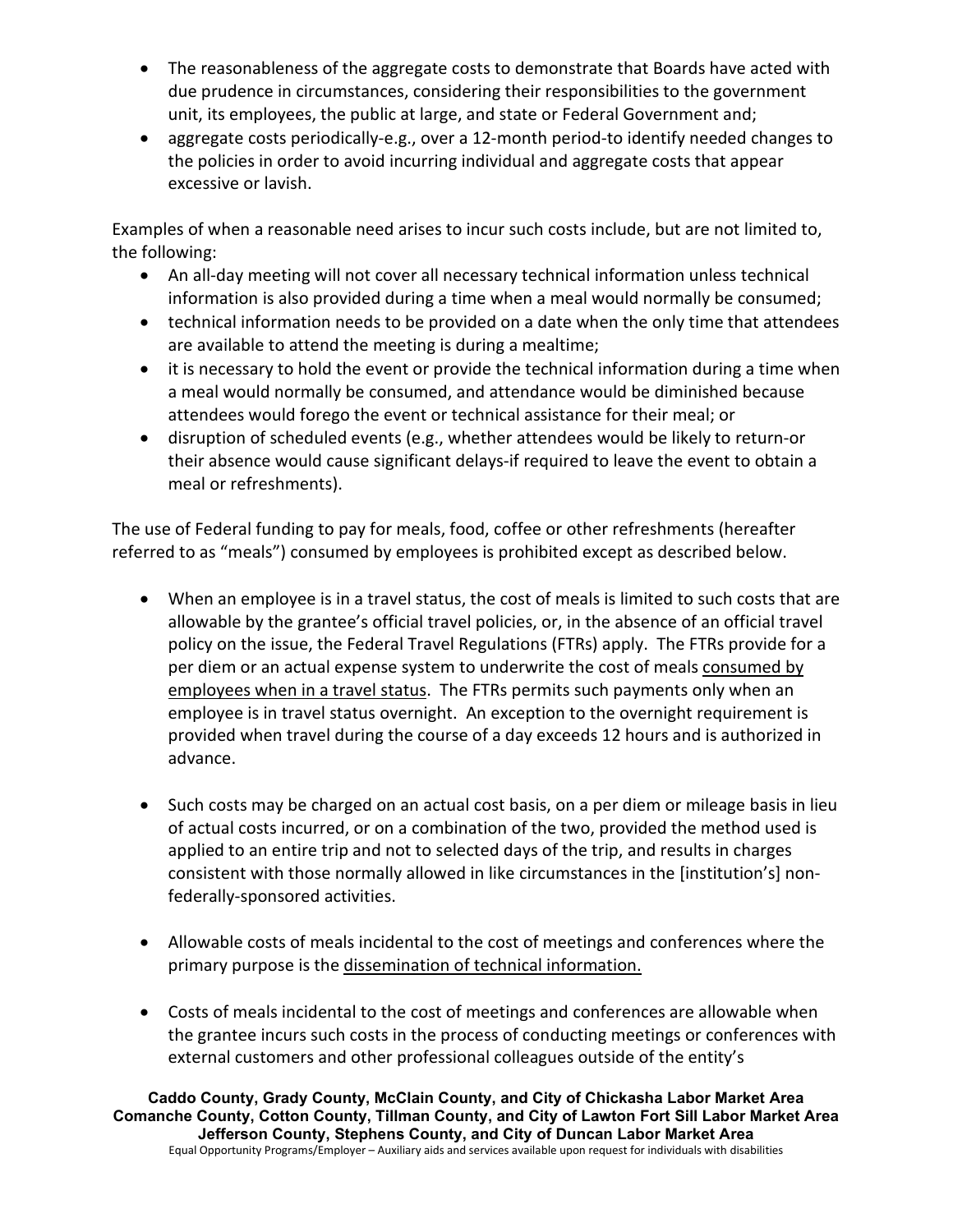organization. Therefore, if employees are participating in an allowable activity then the incidental costs for the meals and refreshments they consume may be allowable;

- Charging costs for meals while engaging in day-to-day business or staff training with employees of that organization, including the supervision of youth participants, does not fall within the criterion of conducting meetings or conferences. Staff engaging in day-to-day business or staff training must pay for their own meals;
- The cost of a "working lunch" with external customers and other colleagues is only considered "reasonable and necessary" when there is adequate documentation on the necessity of having the meeting during a mealtime instead of during normal business hours.

Providing meals for youth in all day workshops will be addressed in the SCOWB approved supportive services policy and be adequately documented to support the necessity and reasonableness of the meal.

• WIOA regulations require SCOWB to establish limits on the provision of supportive services, the maximum amount of funds to be spent, and maximum length of time supportive services may be available to participants. Local policy must clearly define the circumstances under which it may be necessary to serve youth participants during an all-day training/workshop session.

Key factors affecting the allowability of such costs include:

- The reasonableness of the cost (i.e., the per-participant cost is not higher than the Per Diem rate for the location of meeting or lowest quote);
- the event duration or timing (e.g., all day or when it is necessary to hold or continue an activity during a normal mealtime);
- location (e.g., limited access to or limited number of establishments); and
- quantity of meals or refreshments provided compared to projected attendance (it is recommended to reduce the total number of RSVP's by 10 percent to allow for no shows or cancellations to reduce overage of unused meals).

## Documentation

All costs must be adequately documented; such documentation must include:

- The necessity of incurring such costs;
- the allowability of such costs in accordance with applicable cost principles;
- the number of attendees;
- to whom the meals or refreshments were made available to (e.g., agenda, sign-in sheet, hours worked and roles); and
- other documentation that verifies the expenditure amount and appropriateness to the grant (e.g., grant related subjects that were discussed).